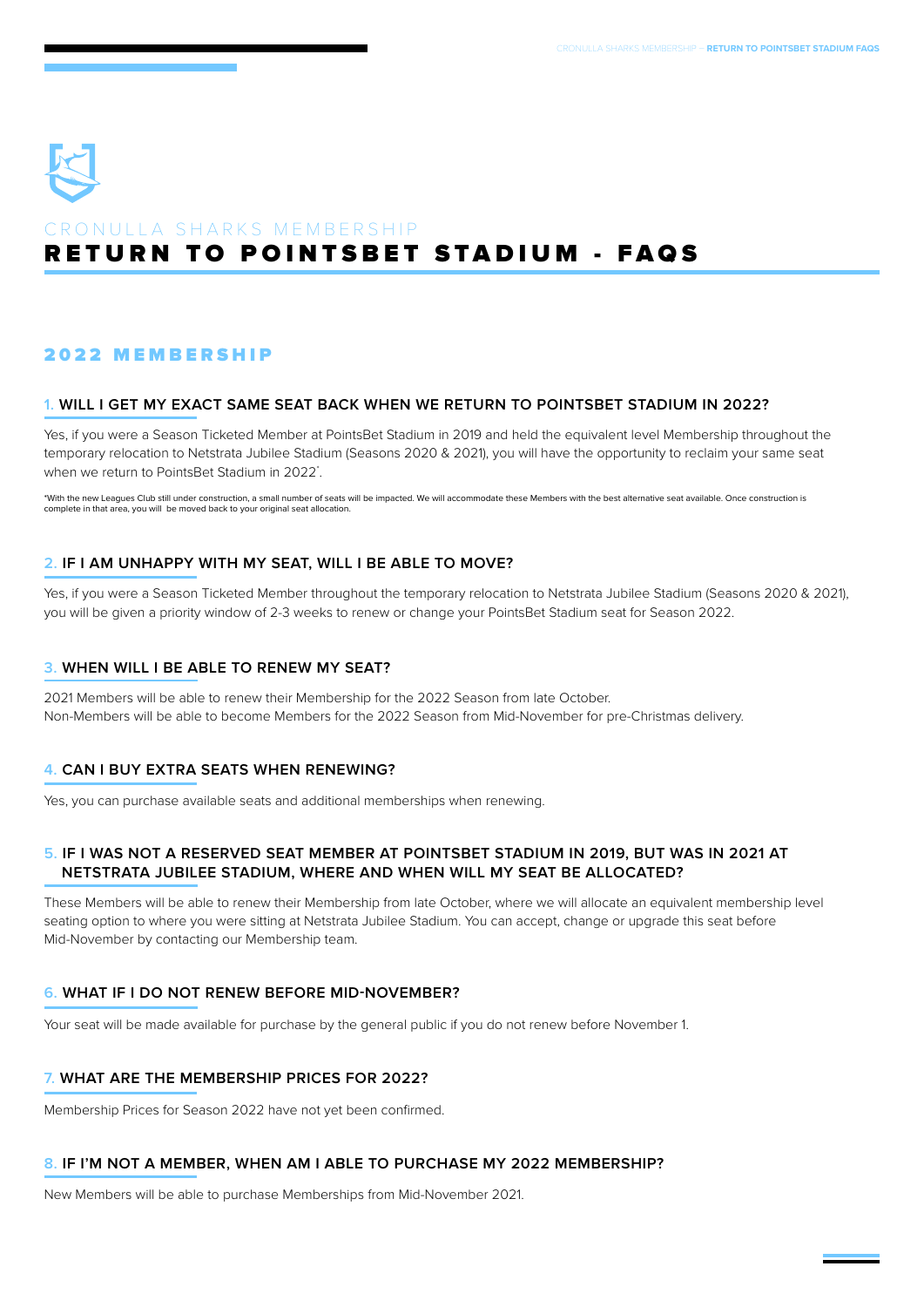#### **9. IS THERE A SEATING MAP AVAILABLE?**

We have not finalised the seating map yet, however it will be available on our Membership website before 2022 Memberships go on sale.

#### **10. WHERE CAN I PURCHASE MY MEMBERSHIP?**

2022 Cronulla Sharks Memberships will be available for purchase online (**[www.sharks.com.au/membership](http://www.sharks.com.au/membership)**) or by calling our Membership team (**1300 742 757**).

#### **11. IF I HAVE ANY OTHER QUESTIONS, WHO CAN ASSIST ME?**

You can contact our Membership Team on **1300 742 757** or by emailing **[members@sharks.com.au](mailto:members%40sharks.com.au?subject=)**.

# FOOTBALL

#### **1. HOW MANY GAMES WILL BE AT POINTSBET STADIUM IN 2022?**

The Sharks are likely to play 10 regular season home games in 2022. This is dependent on various factors however, including the 2022 NRL draw and COVID impacts, so we are unable to confirm at this stage.

#### **2. WILL THERE BE GAMES PLAYED BEFORE NRL?**

If and when the schedule allows there will be games in the NSW Cup or Jersey Flegg competitions played before NRL matches.

#### **3. WILL THERE BE A TRIAL AT POINTSBET STADIUM?**

There are no plans at this stage to have a trial at PointsBet Stadium in 2022.

# LEAGUES CLUB

#### **1. WHEN WILL THE NEW LEAGUES CLUB OPEN?**

The Cronulla Leagues Club is set to open early to middle 2023.

# POINTSBET STADIUM

#### **1. WHAT UPGRADES HAVE BEEN MADE TO THE STADIUM?**

No major upgrades to the Stadium have been undertaken. The construction taking place in the area is for the Woolooware Bay Town Centre, including our new Sharks Leagues Club. With the site now established, there will be no major disruptions to facilities and services moving forward. All civil and road upgrades are now complete, allowing us to return to PointsBet Stadium in 2022.

#### **2. WHAT IMPACT WILL THE PRECINCT CONSTRUCTION HAVE ON STADIUM FACILITIES IN 2022?**

Some of the Bar and Food outlets in the East and North areas of the stadium will be impacted by construction, so we will look to provide pop-up style solutions in the areas affected. The total capacity of the stadium will be reduced in 2022 with some areas out of action due to construction.

#### **3. WHAT IS THE STADIUM CAPACITY?**

Due to the impacts of ongoing construction in the precinct, the capacity of Pointsbet Stadium will be reduced to approximately 12,000 for the 2022 Season. This will make becoming a Ticketed Member for season 2022 even more important to guarantee entry!